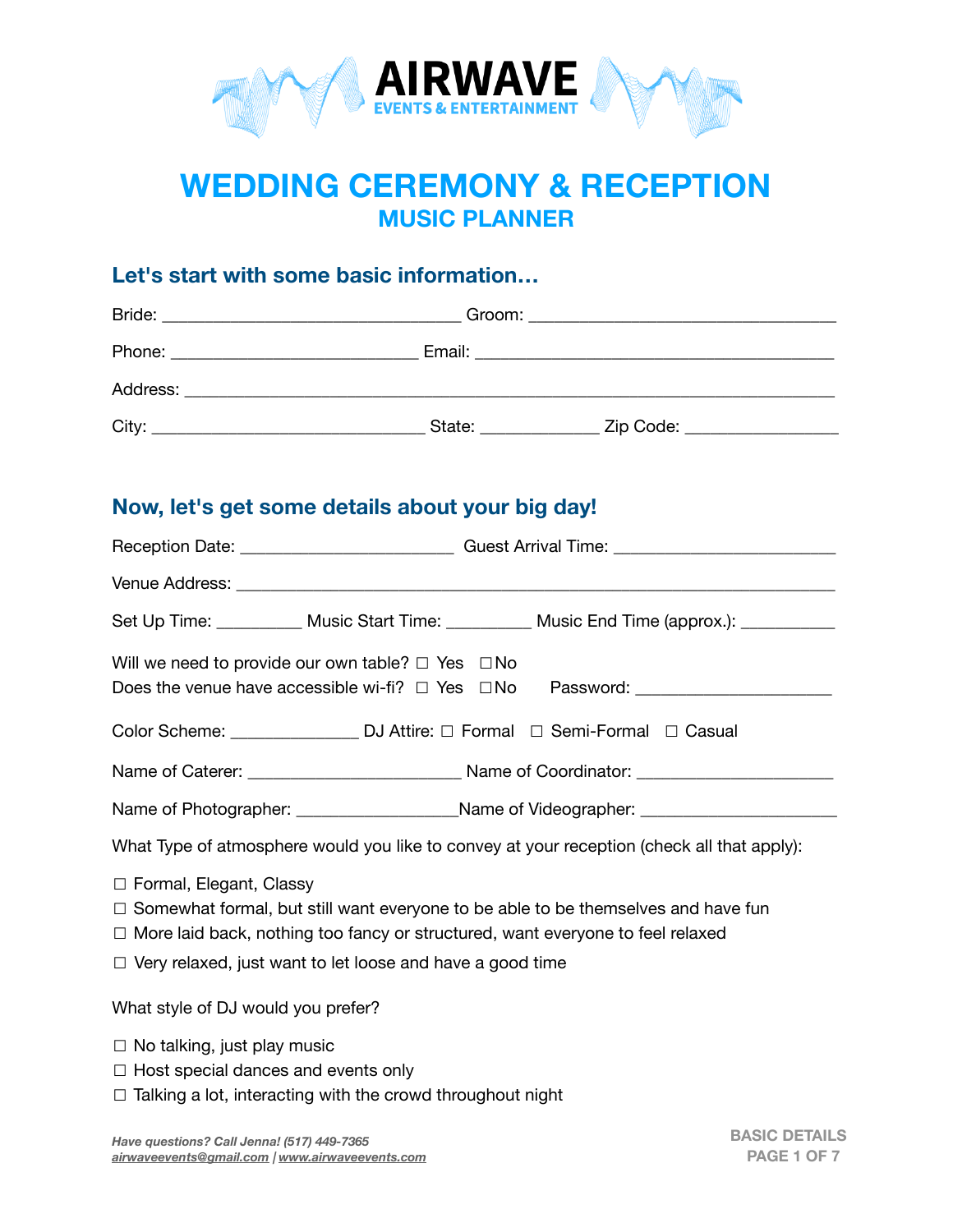# **ORDER OF EVENTS**

# **Here's a place for you to create a timeline…**

On the left, order each event from 1-16 and on the right, list the estimated time that this will happen in the night. We have placed the events in the traditional order, but feel free to mix them around. You're the boss!

| <b>ORDER (1-16)</b> | <b>EVENT</b>                 | <b>TIME</b> |
|---------------------|------------------------------|-------------|
|                     | <b>Guest Arrival</b>         |             |
|                     | Ceremony                     |             |
|                     | Cocktails/Social Hour        |             |
|                     | <b>Bridal Party Entrance</b> |             |
|                     | Bride & Groom First Dance    |             |
|                     | Blessing                     |             |
|                     | Food Served                  |             |
|                     | <b>Cake Cutting</b>          |             |
|                     | <b>Toasts</b>                |             |
|                     | Daddy/Daughter Dance         |             |
|                     | Mother/Son Dance             |             |
|                     | <b>Wedding Party Dance</b>   |             |
|                     | <b>Bouquet Toss</b>          |             |
|                     | <b>Garter Toss</b>           |             |
|                     |                              |             |
|                     |                              |             |
|                     | Other___________             |             |

Please list any special dances/games for your MC to host during the reception. Some examples are the wedding shoe game, anniversary dance, decades dance, bride & groom trivia, dollar dance, etc. We can customize games for you as well, upon request!

\_\_\_\_\_\_\_\_\_\_\_\_\_\_\_\_\_\_\_\_\_\_\_\_\_\_\_\_\_\_\_\_\_\_\_\_\_\_\_\_\_\_\_\_\_\_\_\_\_\_\_\_\_\_\_\_\_\_\_\_\_\_\_\_\_\_\_\_\_\_\_\_\_\_\_\_\_\_\_\_\_\_\_\_\_

\_\_\_\_\_\_\_\_\_\_\_\_\_\_\_\_\_\_\_\_\_\_\_\_\_\_\_\_\_\_\_\_\_\_\_\_\_\_\_\_\_\_\_\_\_\_\_\_\_\_\_\_\_\_\_\_\_\_\_\_\_\_\_\_\_\_\_\_\_\_\_\_\_\_\_\_\_\_\_\_\_\_\_\_\_

\_\_\_\_\_\_\_\_\_\_\_\_\_\_\_\_\_\_\_\_\_\_\_\_\_\_\_\_\_\_\_\_\_\_\_\_\_\_\_\_\_\_\_\_\_\_\_\_\_\_\_\_\_\_\_\_\_\_\_\_\_\_\_\_\_\_\_\_\_\_\_\_\_\_\_\_\_\_\_\_\_\_\_\_\_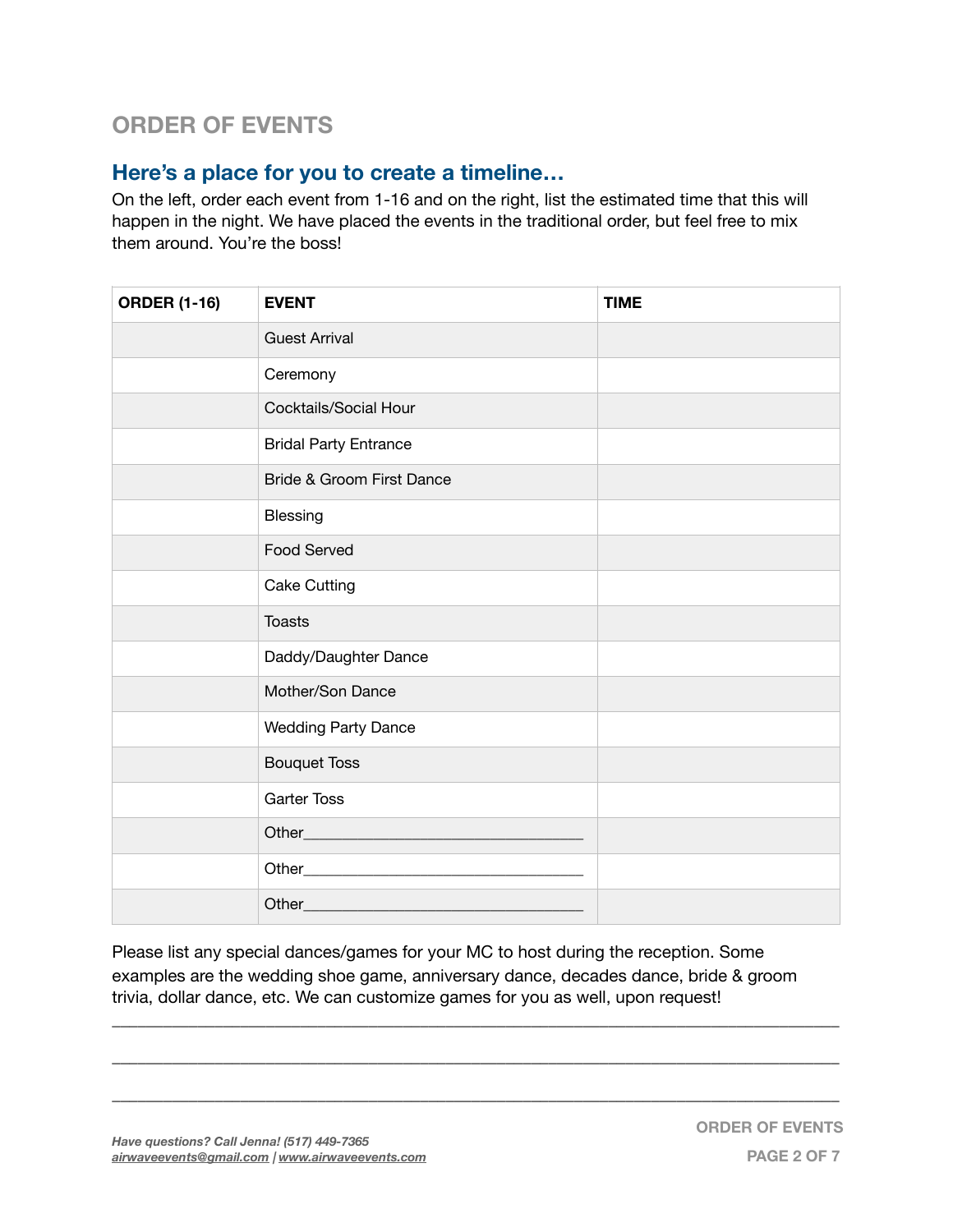# **CEREMONY**

# **Let's start with set-up details…**

**Is the ceremony at the same venue as the reception?**  $□$  Yes  $□$  No If not, please provide location:

**Will your minister need a microphone?** □ Yes □No

**Besides walking down the aisle, vows & commencement, will there be any additional events going on?** (for example: candle ceremony, live musician, etc. Looking for live music? Ask Jenna for details!)

# **Next, tell us about your ceremony music!**

| <b>Pre-Ceremony Guest Arrival Music Preference:</b>                                                                                                                                                                                  | $\Box$ Pop Love Songs                                                                                                                                                                                                            |
|--------------------------------------------------------------------------------------------------------------------------------------------------------------------------------------------------------------------------------------|----------------------------------------------------------------------------------------------------------------------------------------------------------------------------------------------------------------------------------|
| (check all that apply)                                                                                                                                                                                                               | (Bruno Mars, John Legend, Alicia Keys, etc.)                                                                                                                                                                                     |
| Classical<br>$\Box$<br>(Beethoven, Mozart, Vivaldi, etc.)<br>$\Box$ Jazz / Piano / Sax / Instrumental<br>(Kenny G, Earl Klugh, David Benoit, etc.)<br>$\Box$ Acoustic Guitar<br>(Jack Johnson, John Mayer, Corinne Bailey Rae, etc.) | $\Box$ New Country<br>(Kane Brown, Maren Morris, Kelsea Ballerini, etc.)<br>$\Box$ Classic Country<br>(Tim Mcgraw, Shania Twain, Rascal Flatts, etc.)<br>$\Box$ Oldies<br>(Dean Martin, The Four Seasons, Ella Fitzgerald, etc.) |
| $\Box$ Adult Contemporary / Easy Listening                                                                                                                                                                                           | ⊟Motown                                                                                                                                                                                                                          |
| (Norah Jones, Rod Stewart, Celine Dion, etc.)                                                                                                                                                                                        | (The Temptations, Stevie Wonder, Minnie Riperton, etc.)                                                                                                                                                                          |
| $\Box$ Big Band / Swing                                                                                                                                                                                                              | $\Box$ R&B                                                                                                                                                                                                                       |
| (Frank Sinatra, Harry Connick Jr., Michael Buble, etc.)                                                                                                                                                                              | (Aaliyah, Mariah Carey, K-Ci & JoJo, etc.)                                                                                                                                                                                       |
| <b>Must-play songs:</b>                                                                                                                                                                                                              |                                                                                                                                                                                                                                  |

| Ushers, Parents & Groom Aisle Walk/Processional Song |  |  |  |
|------------------------------------------------------|--|--|--|
|                                                      |  |  |  |
| <b>Bridal Party Aisle Walk/Processional Song</b>     |  |  |  |
|                                                      |  |  |  |
| <b>Bride Aisle Walk Song</b>                         |  |  |  |
|                                                      |  |  |  |
| <b>Ceremony Commencement Song</b>                    |  |  |  |
|                                                      |  |  |  |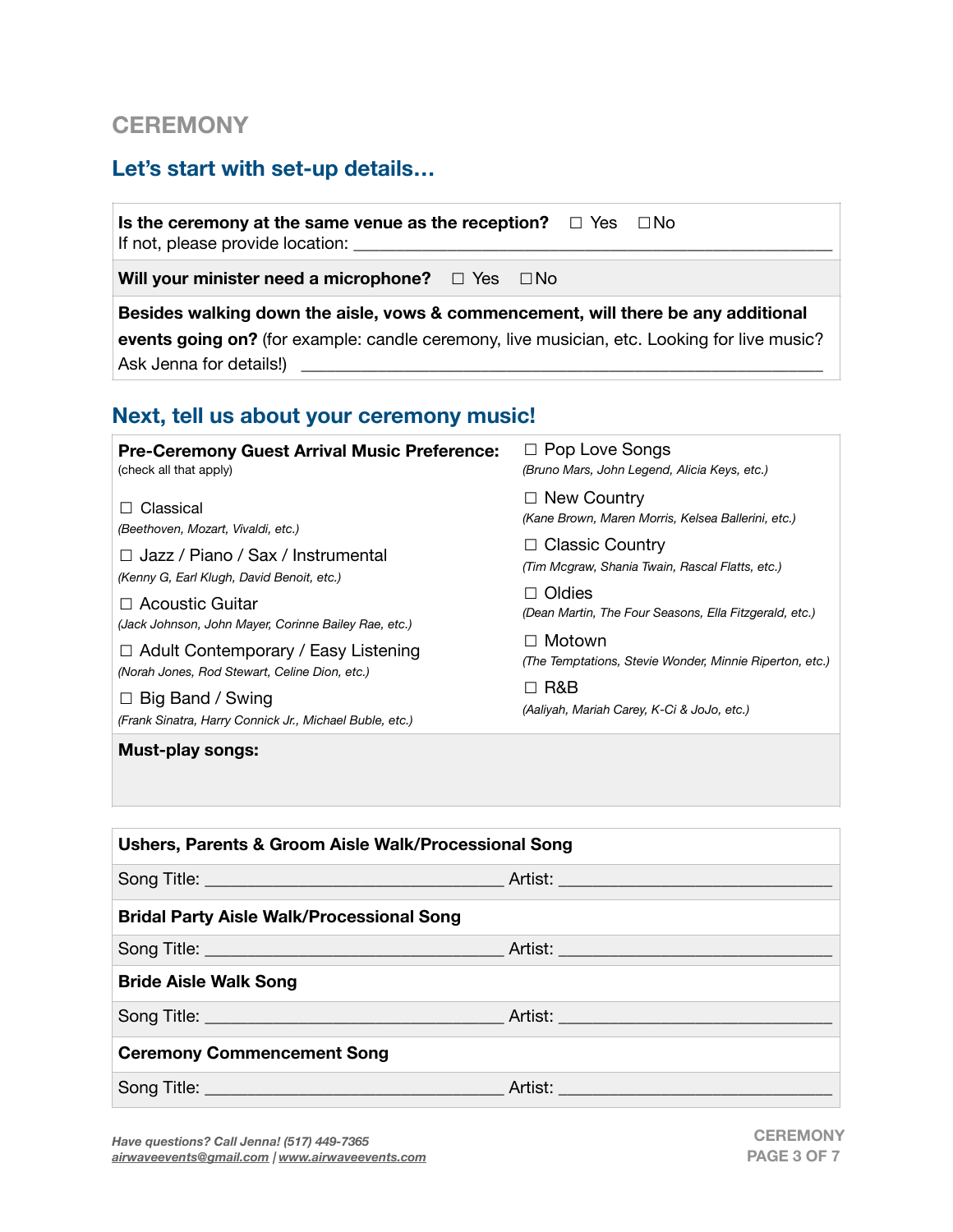# **BRIDAL PARTY**

### **We need to know who everyone is!**

Please fill out your bridal party information below for the grand entrance! If we are announcing, please spell the names phonetically if they may be hard to pronounce. Also, if you are doing a special entrance or choreographed dance please let Jenna know ahead of time.

Are we announcing last names?  $□$  Yes  $□$ No

Ring bearer, flower girl & ushers to be announced with the bridal party?  $\Box$  Yes  $\Box$  No

Parents to be announced with the bridal party entrance?  $\Box$  Yes  $\Box$  No  $\Box$  No, but recognized

| 1st Groomsman: _____________________________ | Bridesmaid: National Pridesman Andrew Pridesman Andrew Pridesman                                                                                                                                                               |  |
|----------------------------------------------|--------------------------------------------------------------------------------------------------------------------------------------------------------------------------------------------------------------------------------|--|
|                                              |                                                                                                                                                                                                                                |  |
|                                              |                                                                                                                                                                                                                                |  |
|                                              |                                                                                                                                                                                                                                |  |
|                                              | Bridesmaid: National Communications of the State Communications of the State Communications of the State Communications of the State Communications of the State Communications of the State Communications of the State Commu |  |
|                                              |                                                                                                                                                                                                                                |  |
|                                              |                                                                                                                                                                                                                                |  |
|                                              |                                                                                                                                                                                                                                |  |
|                                              |                                                                                                                                                                                                                                |  |
|                                              |                                                                                                                                                                                                                                |  |
|                                              |                                                                                                                                                                                                                                |  |
|                                              |                                                                                                                                                                                                                                |  |
|                                              | Best Man: ___________________________________ Maid of Honor:____________________                                                                                                                                               |  |
|                                              |                                                                                                                                                                                                                                |  |
|                                              |                                                                                                                                                                                                                                |  |
|                                              |                                                                                                                                                                                                                                |  |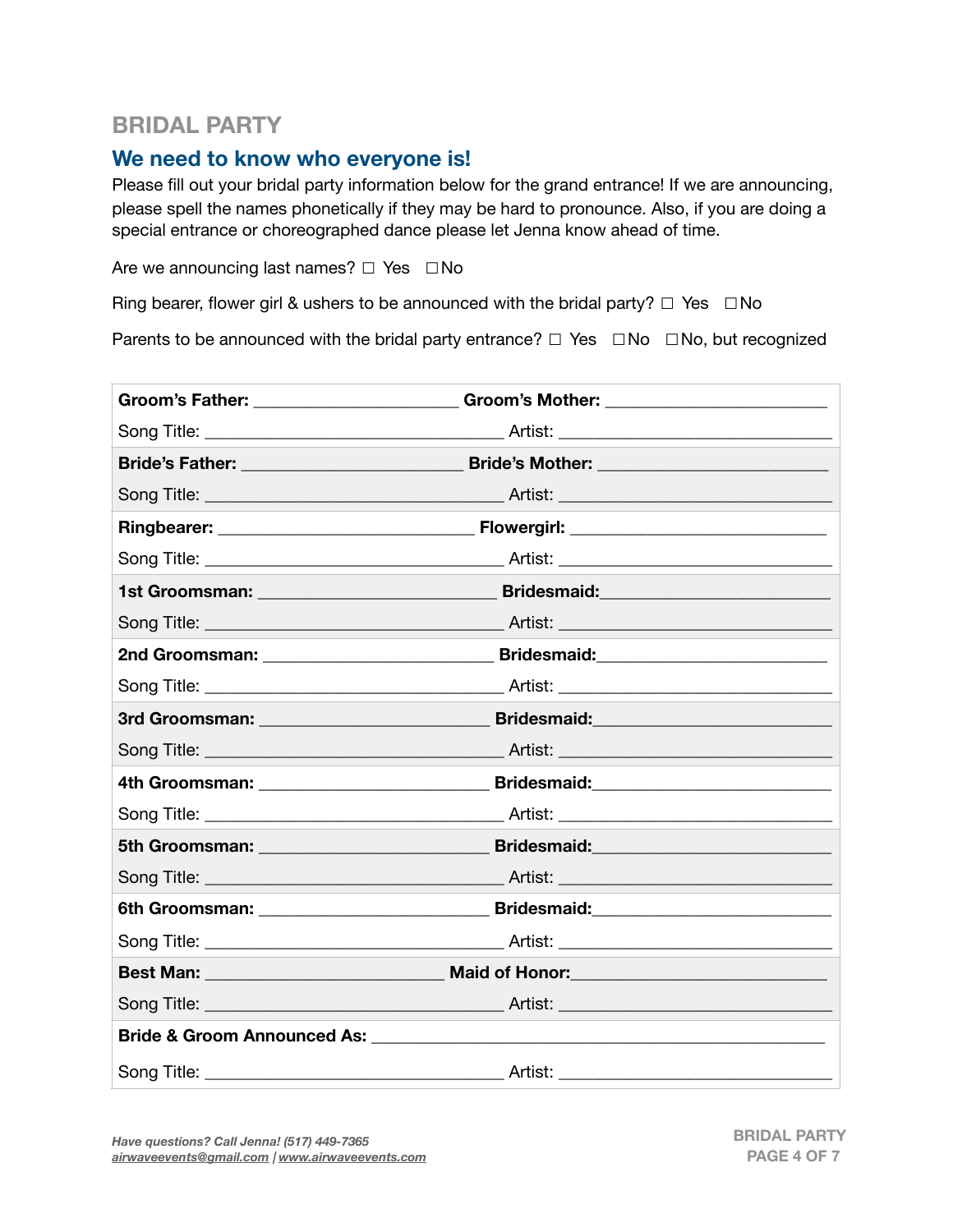# **COCKTAIL HOUR, DINNER & CAKE**

# **Now, let's set the atmosphere during dinner…**

| Is your cocktail hour in the same room as the reception? $\Box$ Yes $\Box$ No |                                                                           |  |  |  |
|-------------------------------------------------------------------------------|---------------------------------------------------------------------------|--|--|--|
| Would you like your MC to dismiss tables? $\square$ Yes $\square$ No          |                                                                           |  |  |  |
| Meal Format: $\Box$ Plated<br>$\Box$ Buffet<br>$\Box$ Hor's Dourves           | $\Box$ Other                                                              |  |  |  |
| Bar Information: $\Box$ Open $\Box$ Cash $\Box$ Combination Bar               |                                                                           |  |  |  |
| Is the bar closed during dinner?<br>$\Box$ Yes                                | $\square$ No<br>Bar Closing Time: _____                                   |  |  |  |
| Will food be provided to the DJs?<br>$\Box$ Yes $\Box$ No                     |                                                                           |  |  |  |
|                                                                               |                                                                           |  |  |  |
| <b>Cocktail Hour &amp; Dinner Music Preference:</b>                           | $\Box$ Pop Love Songs                                                     |  |  |  |
| (check all that apply)                                                        | (Bruno Mars, John Legend, Alicia Keys, etc.)                              |  |  |  |
|                                                                               | $\Box$ New Country                                                        |  |  |  |
| Classical<br>$\mathsf{L}$<br>(Beethoven, Mozart, Vivaldi, etc.)               | (Kane Brown, Maren Morris, Kelsea Ballerini, etc.)                        |  |  |  |
|                                                                               | $\Box$ Classic Country<br>(Tim Mcgraw, Shania Twain, Rascal Flatts, etc.) |  |  |  |
| $\Box$ Jazz / Piano / Sax / Instrumental                                      |                                                                           |  |  |  |
| (Kenny G, Earl Klugh, David Benoit, etc.)                                     | $\Box$ Oldies                                                             |  |  |  |
| $\Box$ Acoustic Guitar                                                        | (Dean Martin, The Four Seasons, Ella Fitzgerald, etc.)                    |  |  |  |
| (Jack Johnson, John Mayer, Corinne Bailey Rae, etc.)                          | Motown<br>(The Temptations, Stevie Wonder, Minnie Riperton, etc.)         |  |  |  |
| $\Box$ Adult Contemporary / Easy Listening                                    |                                                                           |  |  |  |
| (Norah Jones, Rod Stewart, Celine Dion, etc.)                                 |                                                                           |  |  |  |

☐ Big Band / Swing *(Frank Sinatra, Harry Connick Jr., Michael Buble, etc.)* ☐ R&B *(Aaliyah, Mariah Carey, K-Ci & JoJo, etc.)*

#### **Who will be giving toasts/blessing?**

Toast/Speech Given By:

Toast/Speech Given By:

Toast/Speech Given By:

Toast/Speech Given By:

Blessing Given By:

| <b>Cake Cutting</b>                                                   |         |
|-----------------------------------------------------------------------|---------|
| Song Title: <u>Song</u>                                               | Artist: |
| Would you like the cake cutting announced? $\square$ Yes $\square$ No |         |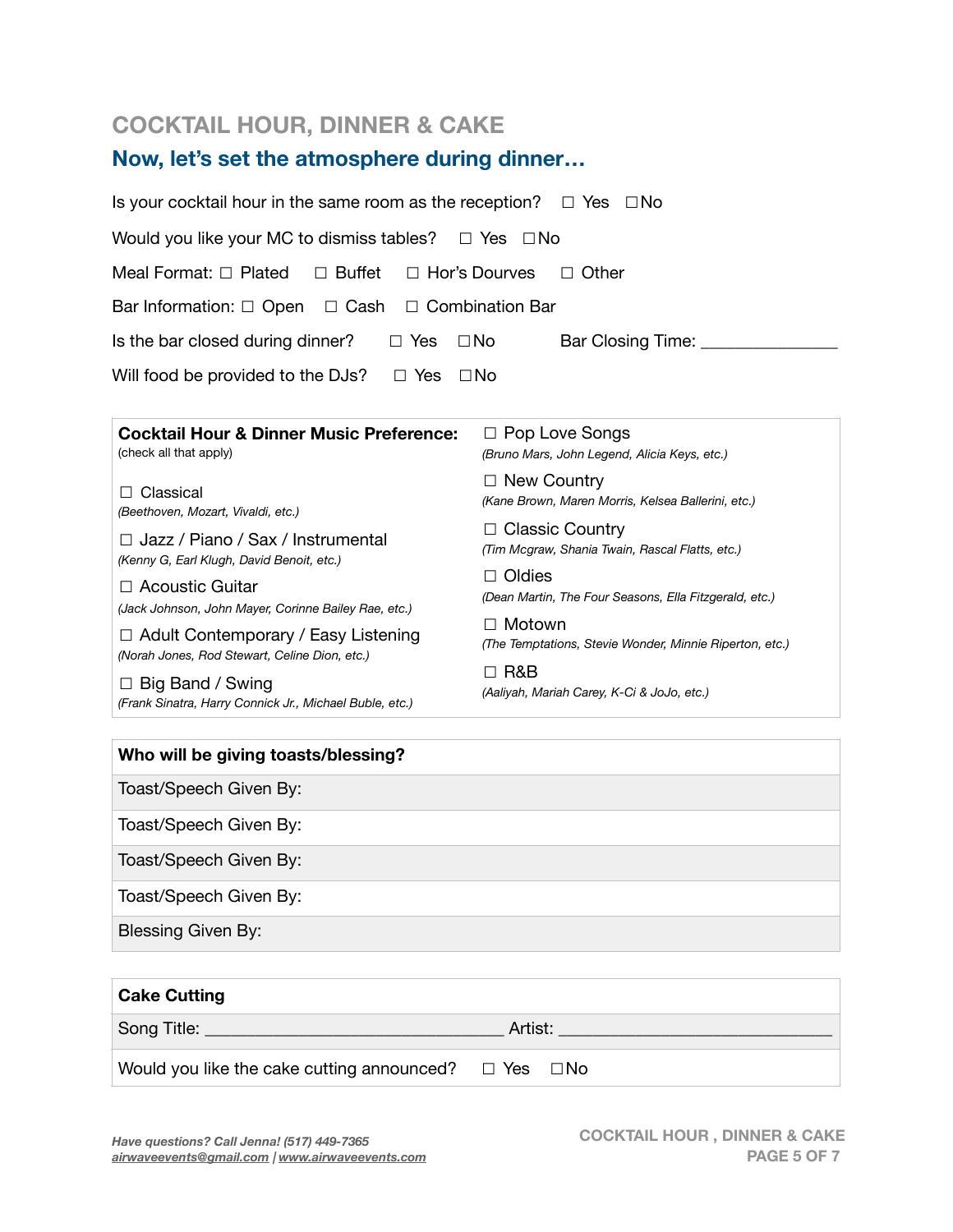### **Time for our favorite part…Let's dance!!!**

Need some help? Ask Jenna for song suggestions! Also, if you would like to have a song performed live, please request this in advance.

| <b>Bride &amp; Groom First Dance</b>                                                                                      |  |  |
|---------------------------------------------------------------------------------------------------------------------------|--|--|
|                                                                                                                           |  |  |
|                                                                                                                           |  |  |
| <b>Father / Daughter Dance</b>                                                                                            |  |  |
|                                                                                                                           |  |  |
| <b>Mother / Son Dance</b>                                                                                                 |  |  |
|                                                                                                                           |  |  |
| <b>Throwing of the Bouquet</b>                                                                                            |  |  |
|                                                                                                                           |  |  |
| <b>Removal of the Garter</b>                                                                                              |  |  |
|                                                                                                                           |  |  |
| <b>Last Song</b>                                                                                                          |  |  |
|                                                                                                                           |  |  |
| Would you like to have the man who caught the garter put it on the woman who<br>catches the bouquet? $\Box$ Yes $\Box$ No |  |  |
|                                                                                                                           |  |  |

# **What do you want to dance to?**

| Would you like the music to be clean (no swear words) $\Box$ Yes<br>$\Box$ No |                    |                     |                         |
|-------------------------------------------------------------------------------|--------------------|---------------------|-------------------------|
| CIRCLE what music you prefer. CROSS OUT what you do not like:                 |                    |                     |                         |
| Top 40                                                                        | Country            | Latin               | Oldie's (50's & 60's)   |
| Hip-Hop / Rap                                                                 | Today's Rock       | Indian / Bollywood  | Soft Hits / Easy Listen |
| <b>R&amp;B / New Soul</b>                                                     | 90's Rock          | Carribbean / Reggae | Contemporary / Alt.     |
| Line Dance (cupid shuffle)                                                    | 80's Rock          | 90's Dance          | Big Bands / Swing       |
| Mo-Town / Classic Soul                                                        | Soft Rock          | 80's Dance          | Indie                   |
|                                                                               | <b>Heavy Metal</b> | Electronic / House  |                         |